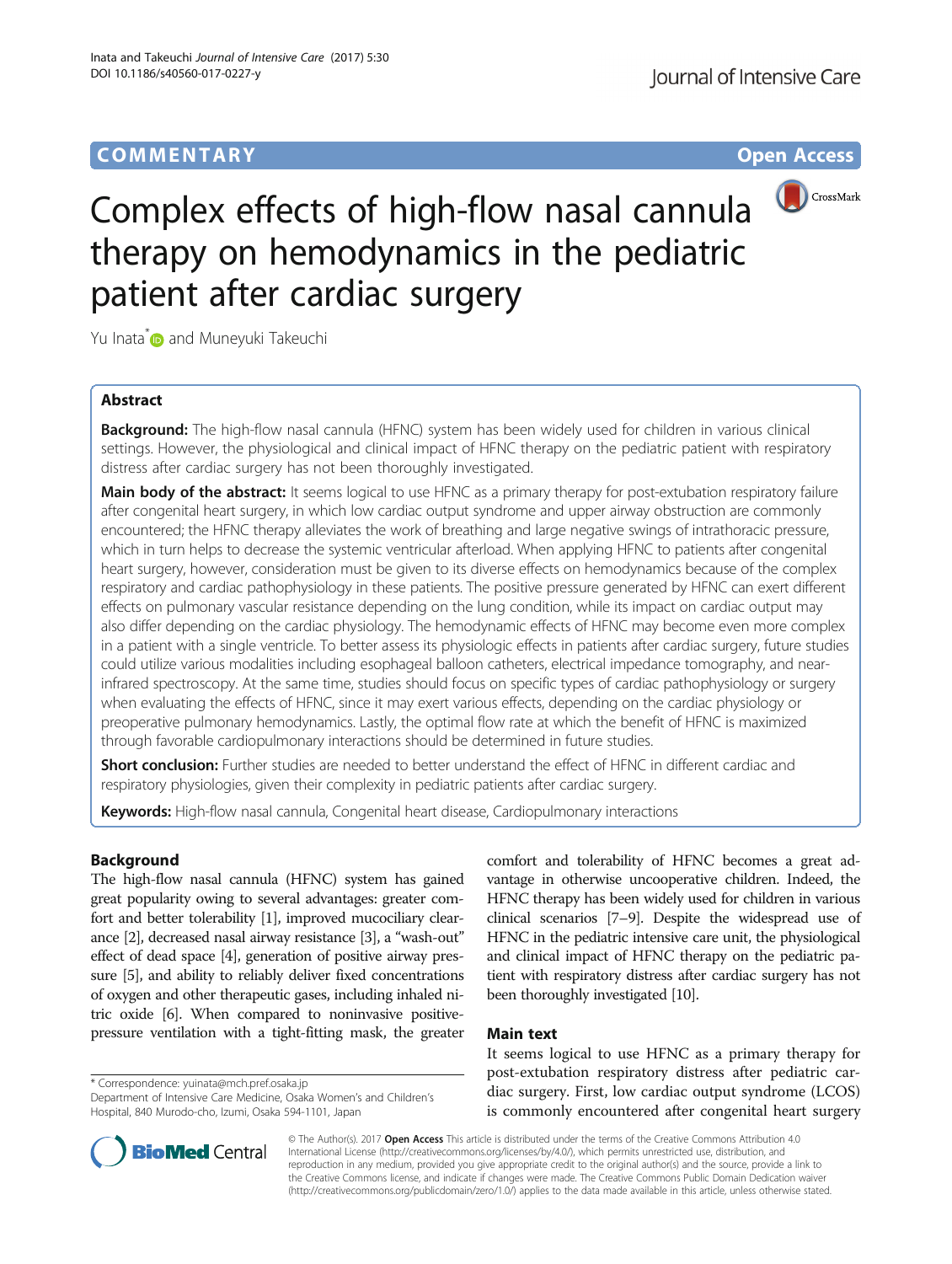and contributes to significant postoperative morbidity and mortality [\[11\]](#page-2-0). In the presence of LCOS, increased work of breathing (WOB) is poorly tolerated; excessively negative intrathoracic pressure increases systemic ventricular afterload, while increased diaphragmatic oxygen consumption reduces oxygen delivery to vital organs [[12](#page-2-0), [13](#page-2-0)]. In this situation, HFNC therapy helps to decrease afterload by providing positive pressure and by abating sympathetic nervous system activity via unloading of respiratory and cardiovascular work [\[5](#page-2-0), [12](#page-2-0)]. Second, an upper airway obstruction (UAO) is relatively common after pediatric cardiac surgery and has been implicated as an important contributor to extubation failure in this population [\[14](#page-2-0)–[16](#page-2-0)]. UAO increases negative swings of intrathoracic pressure and increases WOB, thereby imposing an undue burden on a recovering myocardium and further complicating LCOS; HFNC therapy could alleviate the WOB and large negative swings of intrathoracic pressure.

In addition to these advantages, however, consideration must be given to its diverse effects on hemodynamics in patients after congenital heart surgery, given the complex respiratory and cardiac pathophysiology in these patients. The positive pressure generated by HFNC can exert different effects on pulmonary vascular resistance (PVR), depending on the lung condition; it may increase PVR as lung volumes rise above functional residual capacity (FRC) in a patient with healthy lungs, but may decrease PVR by restoring FRC and improving alveolar oxygen tension in a patient with pulmonary edema or atelectasis [[12](#page-2-0)]. Furthermore, the effects of positive pressure on cardiac output (CO) may also differ depending on cardiac function. When the systolic function of the systemic ventricle is impaired, positive pressure by HFNC likely improves CO, as the beneficial effect on systemic ventricular afterload outweighs the potential negative impact on venous return. In a patient with preserved systolic function, however, the negative effects of decreased venous return may predominate, leading to reduced CO [\[12\]](#page-2-0).

The effects of HFNC may become even more complex in a patient with a single ventricle [[17](#page-2-0)]. In parallel circulation, for example, reduction of PVR through maintenance of FRC by HFNC could inadvertently increase the ratio of pulmonary flow to systemic flow, while the benefit of reducing oxygen demand by respiratory muscles and reducing systemic vascular resistance through alleviation of sympathetic nervous system stimulation may outweigh the potential disadvantages. Following the Fontan procedure, the negative effects of positive pressure on venous return and ventricular filling typically predominate over the positive effects on the afterload of the systemic ventricle [[12](#page-2-0)]. However, when the systolic function is severely depressed, positive pressure may be beneficial, by decreasing afterload and oxygen consumption. In addition, it may decrease PVR by restoring and

maintaining FRC in the presence of pulmonary edema or atelectasis.

In this issue of the Journal, Shioji et al. reported the physiological impact of HFNC therapy on postextubation acute respiratory failure in children after various cardiac surgeries. They compared respiratory and hemodynamic parameters before and 1 h after applying HFNC. HFNC therapy significantly decreased respiratory rate, as expected from a physiological study in healthy volunteers [\[5](#page-2-0)] and other studies in adults and children with respiratory distress [\[18, 19](#page-2-0)]. Interestingly, systolic blood pressure (SBP) in the patients with serial circulation significantly decreased after HFNC therapy. We speculate that decreased SBP is a result of reduction in sympathetic activity via unloading respiratory and cardiovascular work, given the fact that heart rate also decreased, albeit not significantly. While the authors used only rudimentary respiratory and hemodynamic parameters when assessing the effect of HFNC, they should be highly commended for their efforts to describe the physiological impact since the single previous report on HFNC therapy in this population examined only changes in arterial blood gas parameters [\[10](#page-2-0)]. Nonetheless, to better design a future study and deepen our understanding, we can gain some insight from previous studies that have utilized various techniques to assess respiratory and hemodynamic parameters. For example, an esophageal balloon catheter and electrical activity of the diaphragm have been utilized to investigate the effects of HFNC on WOB [[20](#page-2-0), [21\]](#page-2-0). Parke et al. used electrical impedance tomography to assess end-expiratory lung volume with varying degrees of gas flow [[5](#page-2-0)]. Regarding cardiovascular parameters, near-infrared spectroscopy was used to evaluate cerebral circulation while applying HFNC in a patient with Fontan circulation [[22](#page-2-0)]. Although these modalities to assess respiratory and cardiovascular physiology have their own limitations, they certainly augment the assessment of physiological impact.

The authors also attempted a subgroup analysis of the effect of HFNC based on the cardiac physiologies (serial circulation vs. single ventricle). Besides the limitation of the small sample size, future studies could be improved from other aspects as well. First, the patients could be classified into specific subgroups, not simply into serial circulation and single ventricle groups, by clearly delineating the types of surgery and original cardiac physiology. HFNC therapy may exert different effects depending on the cardiac physiology—systemic to pulmonary shunt vs. bidirectional Glenn operation vs. Fontan operation—or, depending on the preoperative pulmonary hemodynamics, high vs. low pulmonary flow. Habre et al. demonstrated that immediate improvement in lung function after surgical repair of congenital heart disease was seen in children with high pulmonary flow, but not with restricted